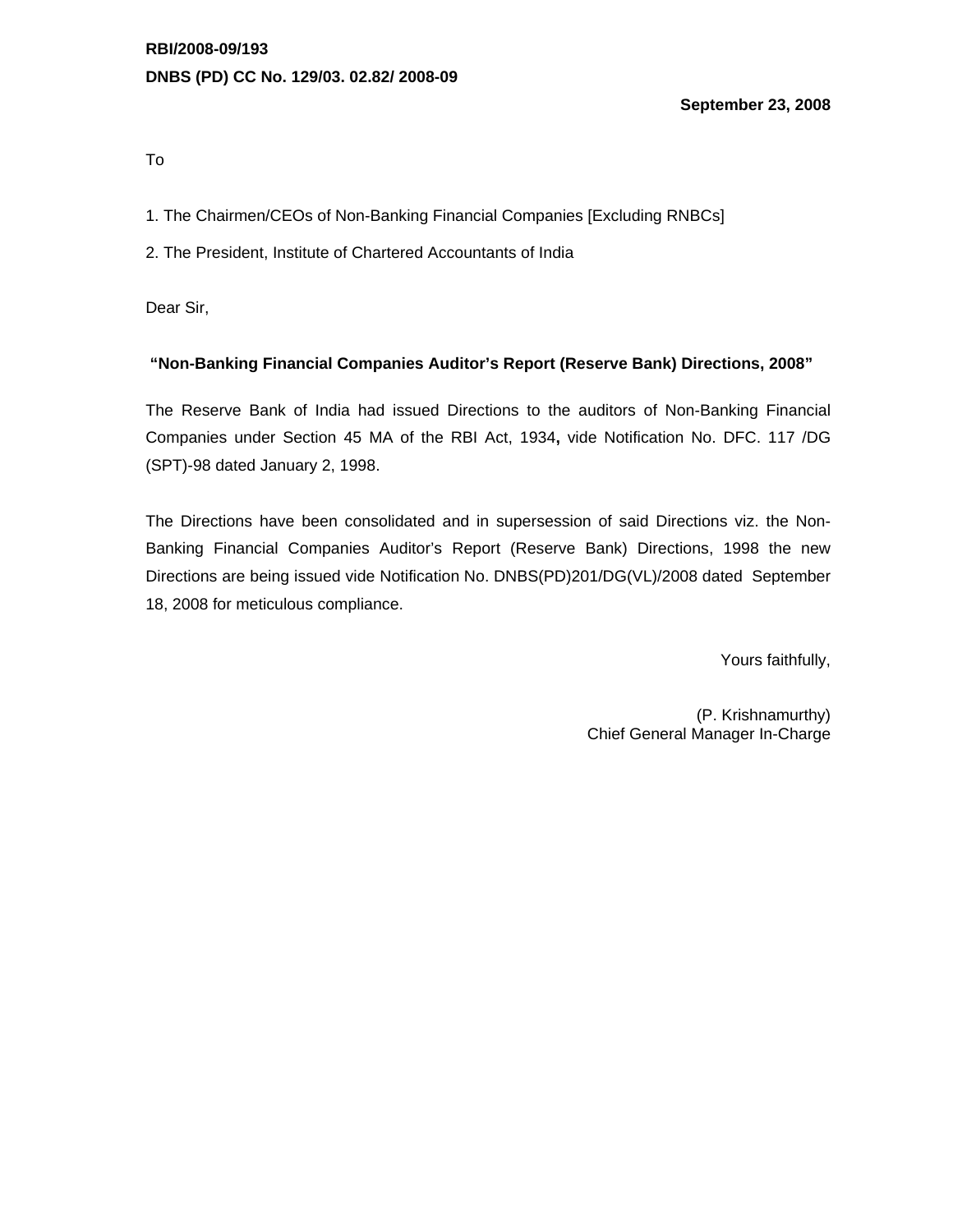#### **RESERVE BANK OF INDIA DEPARTMENT OF NON-BANKING SUPERVISION CENTRAL OFFICE CENTRE I, WORLD TRADE CENTRE CUFFE PARADE, COLABA, MUMBAI 400 005**

#### **Notification No. DNBS. 201 /DG(VL)-2008 dated September 18, 2008.**

The Reserve Bank of India (hereinafter referred to as "the Bank"), having considered it necessary in the public interest and for the purpose of proper assessment of books of accounts of NBFCs, in exercise of the powers conferred by sub-section (1A) of Section 45MA of the Reserve Bank of India Act, 1934 (Act 2 of 1934) and of all the powers enabling it in this behalf, and in supersession of the Non-Banking Financial Companies Auditor's Report (Reserve Bank) Directions, 1998, issues to every auditor of every non-banking financial company, the Directions hereinafter specified.

### **1. Short title, application and commencement of the Directions**

(i) These Directions shall be known as "Non-Banking Financial Companies Auditor's Report (Reserve Bank) Directions, 2008."

(ii) These Directions shall apply to every auditor of a non-banking financial company as defined in Section 45 I(f) of the Reserve Bank of India Act, 1934 (2 of 1934) hereinafter referred to as non-banking financial company.

(iii) These Directions shall come into force with immediate effect.

### **2. Auditors to submit additional Report to the Board of Directors**

In addition to the Report made by the auditor under Section 227 of the Companies Act, 1956 (1 of 1956) on the accounts of a non-banking financial company examined for every financial year ending on any day on or after the commencement of these Directions, the auditor shall also make a separate report to the Board of Directors of the Company on the matters specified in paragraphs 3 and 4 below.

### **3. Matters to be included in the auditor's report**

The auditor's report on the accounts of a non-banking financial company shall include a statement on the following matters, namely: -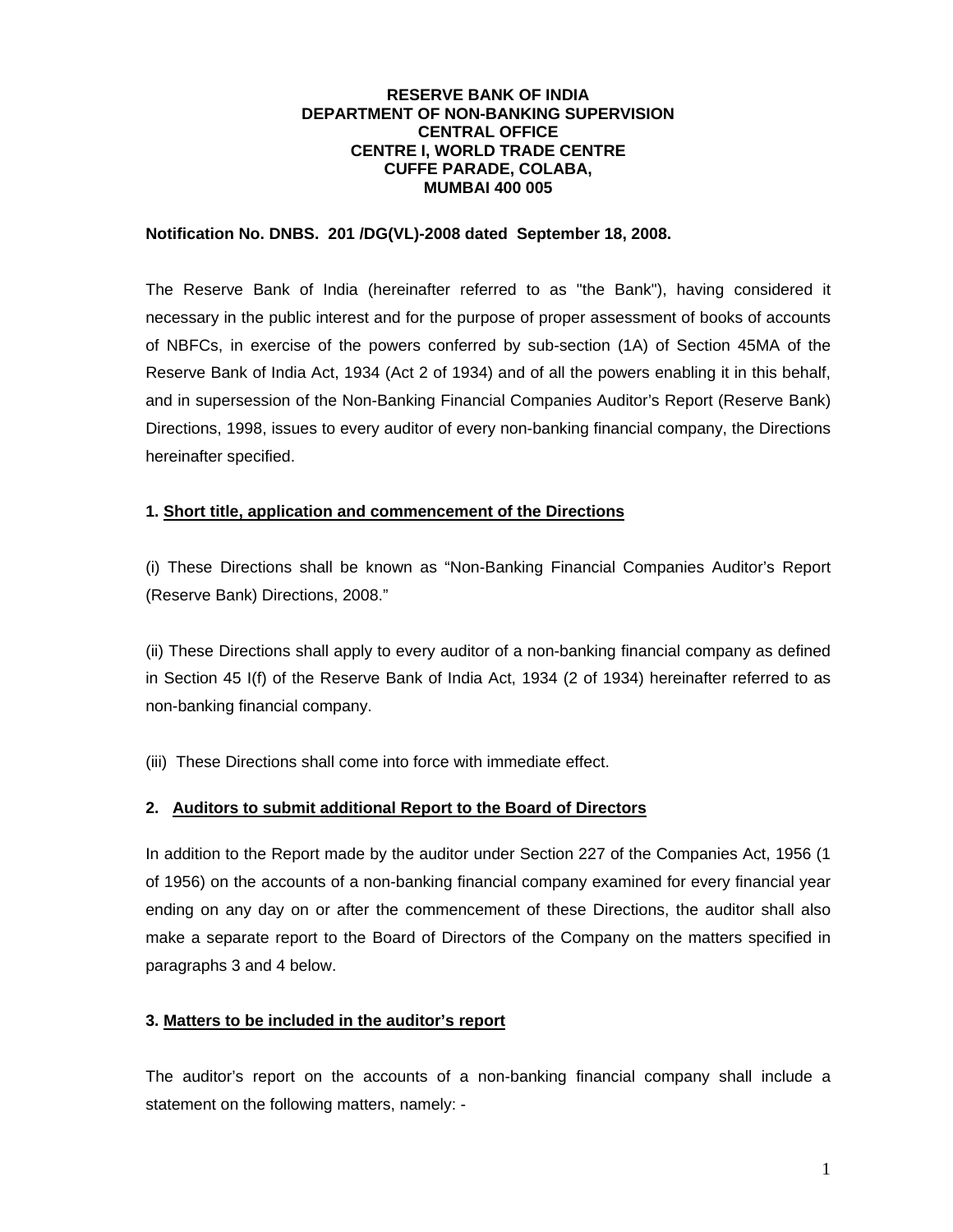# **(A) In the case of all non-banking financial companies**

- I. Whether the company is engaged in the business of non-banking financial institution and whether it has obtained a Certificate of Registration (CoR) from the Bank
- II. In the case of a company holding CoR issued by the Bank, whether that company is entitled to continue to hold such CoR in terms of its asset/income pattern as on March 31 of the applicable year.

 Note: A reference in this regard is invited to paragraph 15 of the Non-Banking Financial (Deposit Accepting or Holding) Companies Prudential Norms (Reserve Bank) Directions, 2007 in respect of deposit taking NBFCs and paragraph 15 of Non-Banking Financial (Non- Deposit Accepting or Holding) Companies Prudential Norms (Reserve Bank) Directions, 2007 in respect of non-deposit taking NBFCs.

III. Based on the criteria set forth by the Bank in Company Circular No. DNBS.PD. CC No. 85 / 03.02.089 /2006-07 dated December 6, 2006 for classification of NBFCs as Asset Finance Company (AFC), whether the non-banking financial company has been correctly classified as AFC as defined in Non-Banking Financial Companies Acceptance of Public Deposits (Reserve Bank) Directions, 1998 with reference to the business carried on by it during the applicable financial year.

### **(B) In the case of a non-banking financial company accepting/holding public deposits**

 Apart from the matters enumerated in (A) above, the auditor shall include a statement on the following matters, namely:-

(i) Whether the public deposits accepted by the company together with other borrowings indicated below viz;

- (a) from public by issue of unsecured non-convertible debentures/bonds;
- (b) from its shareholders (if it is a public limited company) and
- (c) which are not excluded from the definition of 'public deposit' in the Non-Banking Financial Companies Acceptance of Public Deposits (Reserve Bank) Directions, 1998 are within the limits admissible to the company as per the provisions of the Non-Banking Financial Companies Acceptance of Public Deposits (Reserve Bank) Directions, 1998;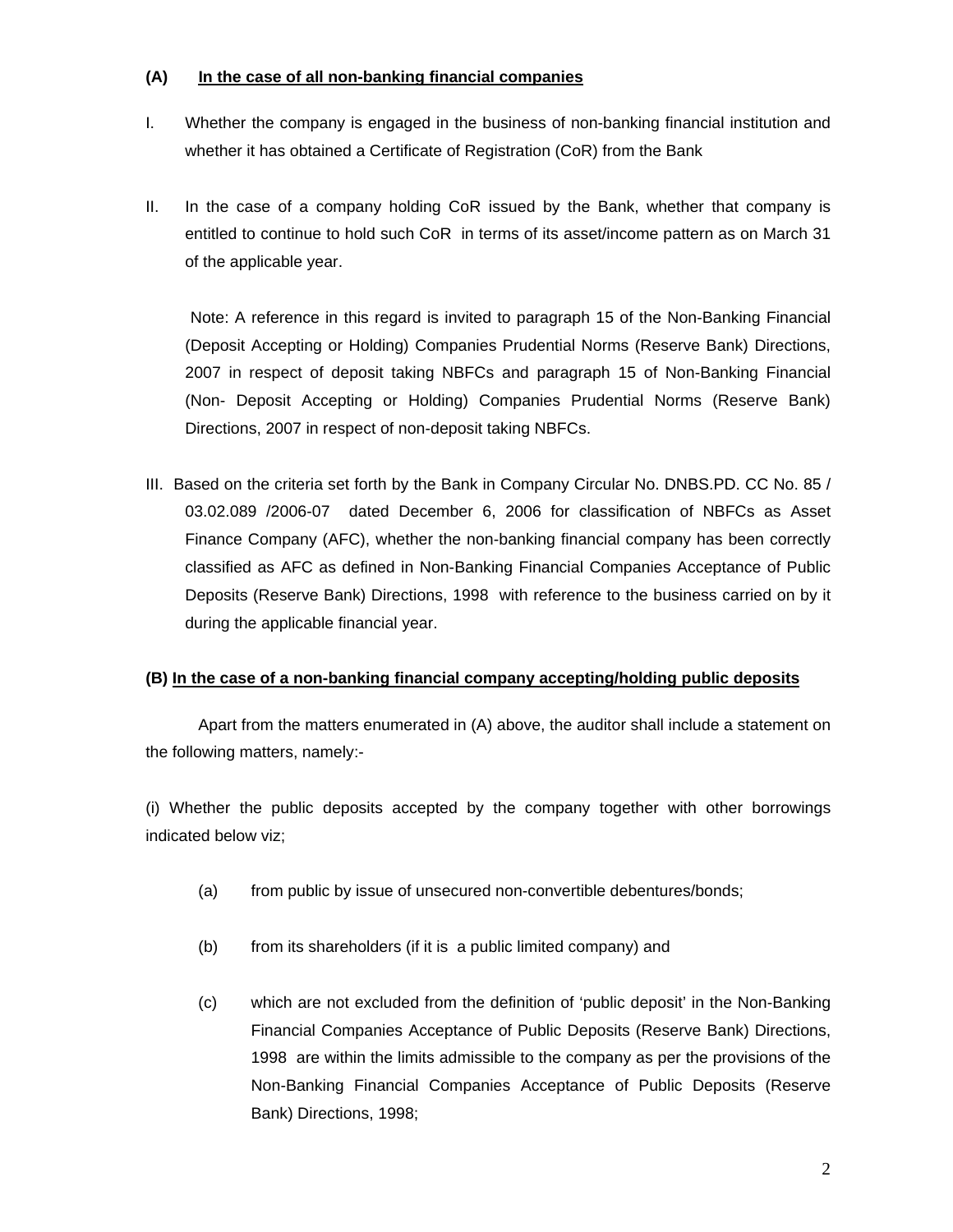(ii) Whether the public deposits held by the company in excess of the quantum of such deposits permissible to it under the provisions of Non-Banking Financial Companies Acceptance of Public Deposits (Reserve Bank) Directions, 1998 are regularised in the manner provided in the said Directions;

(iii) Whether an Asset Finance Company having Capital to Risk Assets Ratio (CRAR) less than 15% or an Investment Company or a Loan Company as defined in paragraph 2(1)(ia), (vi) and (viii) respectively of Non-Banking Financial Companies Acceptance of Public Deposits (Reserve Bank) Directions, 1998 is accepting "public deposit" without minimum investment grade credit rating from an approved credit rating agency;

(iv) In respect of NBFCs referred to in clause (iii) above, whether the credit rating, for each of the fixed deposits schemes that has been assigned by one of the Credit Rating Agencies listed in Non-Banking Financial Companies Acceptance of Public Deposits (Reserve Bank) Directions, 1998

(a) is in force; and

(b) whether the aggregate amount of deposits outstanding as at any point during the year has exceeded the limit specified by the such Credit Rating Agency;

(v) In case of NBFCs having Net Owned Funds of Rs 25 lakh and above but less than Rs 200 lakhs, whether the public deposit held by the companies is in excess of the quantum of such deposit permissible to it in terms of Notification No. DNBS. 199/CGM (PK) - 2008 dated June 17, 2008 and whether such company :

- (a) has frozen its level of deposits as on the date of that Notification; or
- (b) has brought down its level of deposits to the level of revised ceiling of deposits in terms of that Notification.

(vi) Whether the company has defaulted in paying to its depositors the interest and /or principal amount of the deposits after such interest and/or principal became due;

(vii) Whether the company has complied with the prudential norms on income recognition, accounting standards, asset classification, provisioning for bad and doubtful debts, and concentration of credit/investments as specified in the Directions issued by the Reserve Bank of India in terms of the Non-Banking Financial (Deposit Accepting or Holding) Companies Prudential Norms (Reserve Bank) Directions, 2007.

(viii) Whether the capital adequacy ratio as disclosed in the return submitted to the Bank in terms of the Non-Banking Financial (Deposit Accepting or Holding) Companies Prudential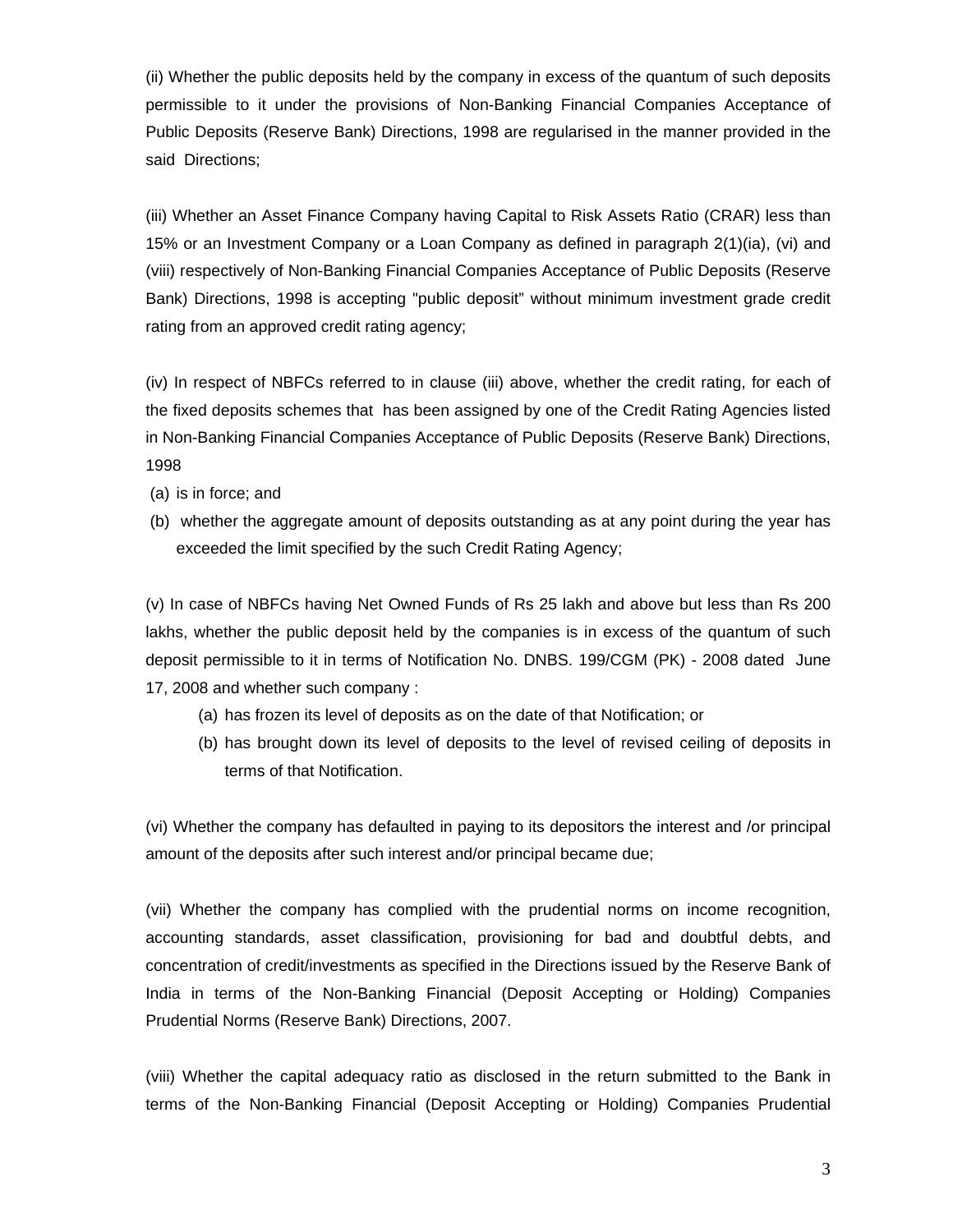Norms (Reserve Bank) Directions, 2007 has been correctly determined and whether such ratio is in compliance with the minimum CRAR prescribed therein;

(ix) Whether the company has complied with the liquid assets requirement as prescribed by the Bank in exercise of powers under section 45-IB of the RBI Act and whether the details of the designated bank in which the approved securities are held is communicated to the office concerned of the Bank in terms of NOTIFICATION NO.DNBS.172/CGM(OPA)-2003 dated July 31, 2003;

(x) Whether the company has furnished to the Bank within the stipulated period the return on deposits as specified in the NBS 1 to the Non-Banking Financial Companies Acceptance of Public Deposits (Reserve Bank) Directions, 1998;

(xi) Whether the company has furnished to the Bank within the stipulated period the half-yearly return on prudential norms as specified in the Non-Banking Financial (Deposit Accepting or Holding) Companies Prudential Norms (Reserve Bank) Directions, 2007;

(xii) Whether, in the case of opening of new branches or offices to collect deposits or in the case of closure of existing branches/offices or in the case of appointment of agent, the company has complied with the requirements contained in the Non-Banking Financial Companies Acceptance of Public Deposits (Reserve Bank) Directions, 1998.

#### **(C) In the case of a non-banking financial company not accepting public deposits**

 Apart from the aspects enumerated in (A) above, the auditor shall include a statement on the following matters, namely: -

(i) Whether the Board of Directors has passed a resolution for non- acceptance of any public deposits.

(ii) Whether the company has accepted any public deposits during the relevant period/year;

(iii) Whether the company has complied with the prudential norms relating to income recognition, accounting standards, asset classification and provisioning for bad and doubtful debts as applicable to it in terms of Non-Banking Financial (Non- Deposit Accepting or Holding) Companies Prudential Norms (Reserve Bank) Directions, 2007.

(iv) In respect of Systemically Important Non-deposit taking NBFCs as defined in paragraph 2(1)(xix) of the Non-Banking Financial (Non- Deposit Accepting or Holding) Companies Prudential Norms (Reserve Bank) Directions, 2007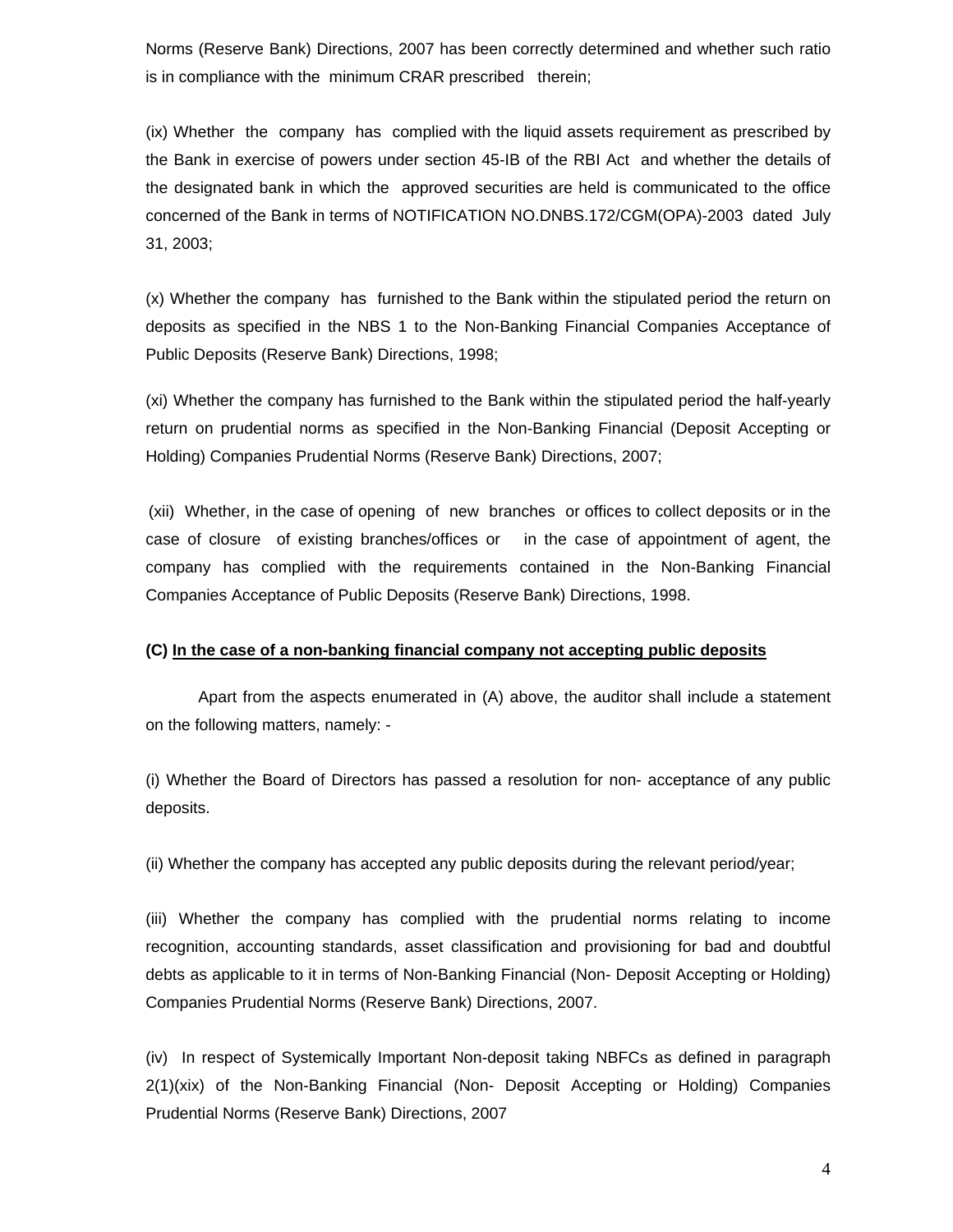- (a) whether the capital adequacy ratio as disclosed in the return submitted to the Bank in form NBS- 7, has been correctly arrived at and whether such ratio is in compliance with the minimum CRAR prescribed by the Bank;
- (b) whether the company has furnished to the Bank the annual statement of capital funds, risk assets/exposures and risk asset ratio (NBS-7) within the stipulated period.

## **(D) In the case of a company engaged in the business of non-banking financial institution not required to hold CoR subject to certain conditions**

Apart from the matters enumerated in (A)(I) above, the auditor shall include a statement on the following matters, namely:

 Where a Company has obtained a specific advice from the Bank that it is not required to hold CoR from the Bank whether the company is complying with the conditions stipulated as advised by the Bank.

# **4. Reasons to be stated for unfavourable or qualified statements**

 Where, in the auditor's report, the statement regarding any of the items referred to in paragraph 3 above is unfavourable or qualified, the auditor's report shall also state the reasons for such unfavourable or qualified statement, as the case may be. Where the auditor is unable to express any opinion on any of the items referred to in paragraph 3 above, his report shall indicate such fact together with reasons therefor.

### **5. Obligation of auditor to submit an exception report to the Bank**

(I) Where, in the case of a non-banking financial company, the statement regarding any of the items referred to in paragraph 3 above, is unfavourable or qualified, or in the opinion of the auditor the company has not complied with:

- (a) the provisions of Chapter III B of Reserve Bank of India Act, 1934 (Act 2 of 1934); or
- (b) the Non-Banking Financial Companies Acceptance of Public Deposits (Reserve Bank) Directions, 1998; or
- (c) Non-Banking Financial (Deposit Accepting or Holding) Companies Prudential Norms (Reserve Bank) Directions, 2007; or
- (d) Non-Banking Financial (Non- Deposit Accepting or Holding) Companies Prudential Norms (Reserve Bank) Directions, 2007;